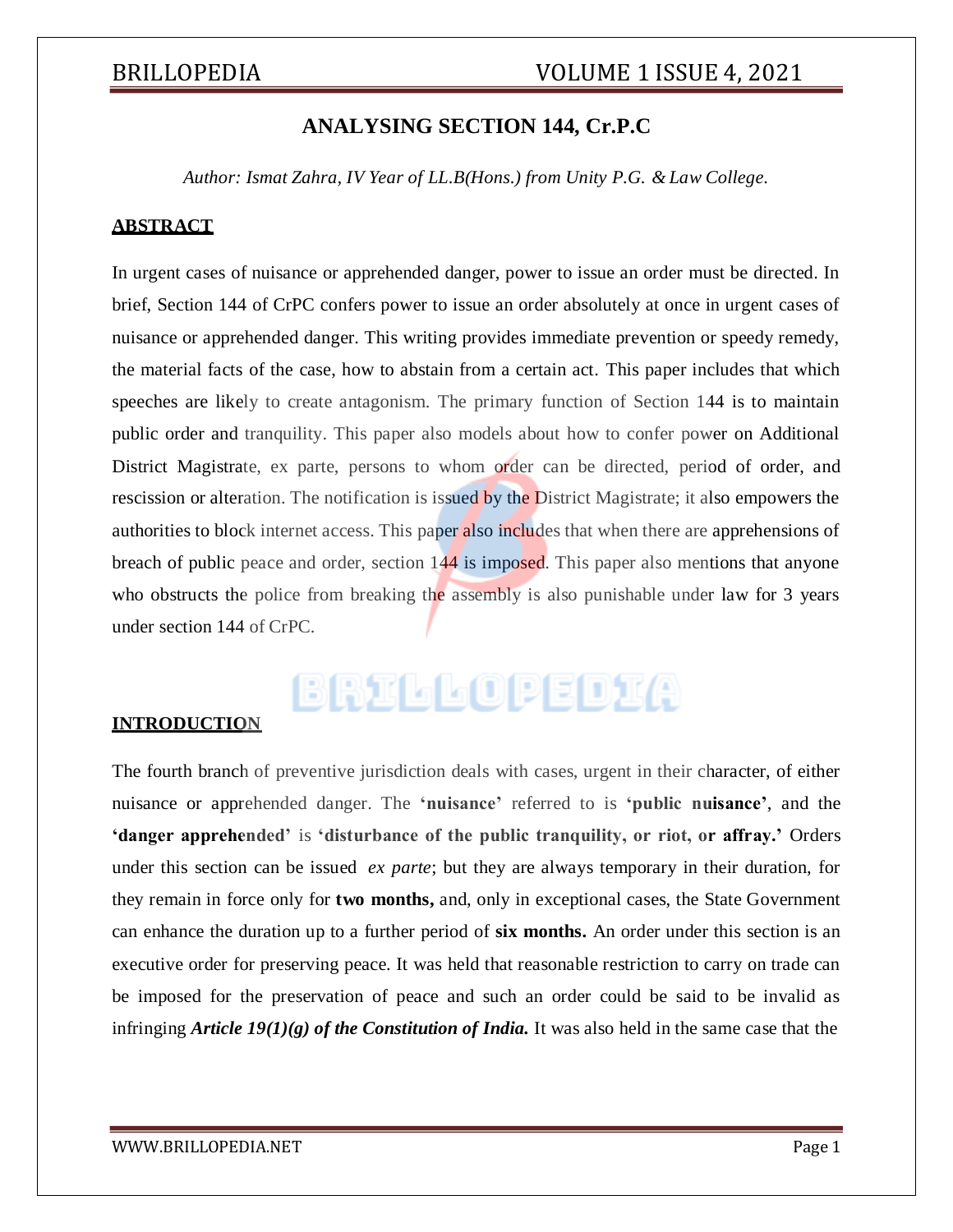expression **'public tranquility'** is not used in restricted sense of public order as understood under the preventive detention  $law<sup>1</sup>$ .

The Executive Magistrate has wide powers under this section. When the Magistrate came to the conclusion that the situation was created which had disturbed public tranquility and danger to human life, an order passed under *Section 144, CrPC*is legal.<sup>2</sup>

The order must set forth the material facts of the case; and be served as summons. It must either direct any person-

- **1.** to abstain from a certain act, or
- **2.** to take certain order with certain property in his possession or under his management.

### **OBJECT OF SECTION 144, CrPC**

The main object of the provision is prevention of the breach of peace. When the provision is the preventive measure, any authority having jurisdiction can initiate the same. Priority of jurisdiction cannot be considered in such circumstances. Thus, initiation of the proceeding by the Sub – Divisional Magistrate and not the Executive Magistrate, does not call for any interference in revision.<sup>3</sup>

The extent of the authority possessed by the Magistrate is to suspend the exercise of the right on particular occasions and not to prohibit it absolutely and before the occasion arises which entitles him to act.<sup>4</sup> These restrictions are within the limits of the saving provision of *Article 19(2)* and *(3) of the Constitution.<sup>5</sup>* The exercise of power under *Section 144 of the CrPC* must be in aid of the legal rights and against those who interfere with the lawful exercise thereof. An order under *section 144* prohibiting the petitioners from taking out an immersion procession of *Goddess*

<sup>1</sup> *BBN School v District Mag, Allahabad,* 1990 Cr LJ 422 (All).

<sup>2</sup> *UmmulKulus v Ex Magistrate, Union Territory,* 1991 Cr LJ 262 (Ker).

<sup>3</sup> *M Das v DC Das,* 1989 Cr LJ NOC 163.

<sup>4</sup> *Sundaram,* (1882) 6 Mad 203, 213 (FB).

<sup>5</sup> *Ram ManoharLohiya,* AIR 1968 All 160; *MadhuLimaye v Sub – Divisional Magistrate, Monghyr,* AIR 1971 SC 2486 : 1971 Guj LJ 1720 : (1970) 3 SCC 746, 739.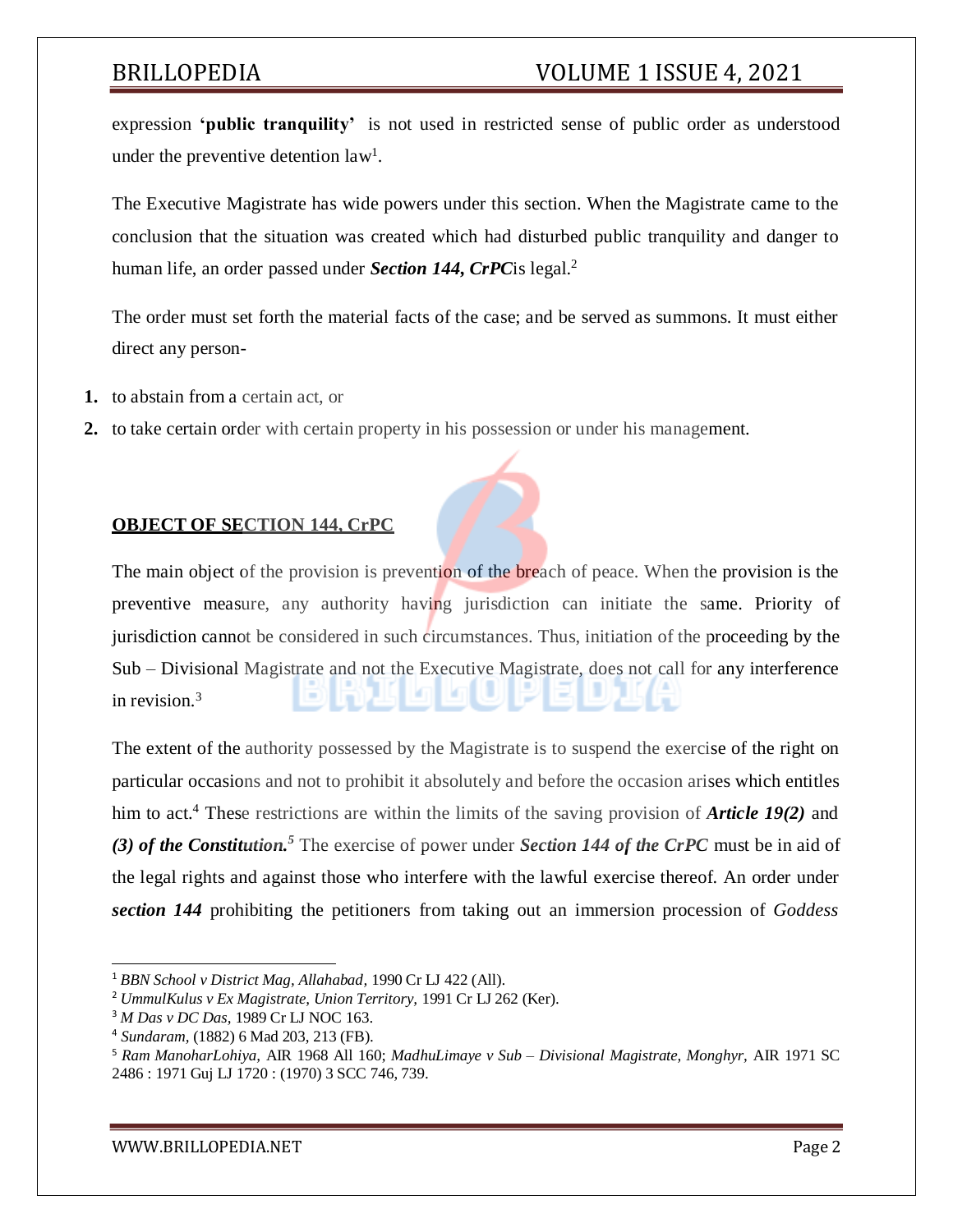*Durga*and passing in front of a mosque with music on a particular day was held to be violativeof the rights guaranteed by **Article 25** and **26 of the Constitution** of the processionists.<sup>6</sup> An order under **section 144** can be temporary and valid for **two months** only. An order under **section 144** directing the respondent to remove a bund obstructing the flow of water was quashed as it was unlimited in duration and permanent in effect.<sup>7</sup> The Magistrate cannot order a party to be dispossessed and order other party to be put in possession in a proceeding under **section 144**. 8

An order under **section 144** is administrative in nature and not judicial or quasi – judicial. It is amenable to writ jurisdiction if it violates the fundamental rights.<sup>9</sup>

### **IMMEDIATE PREVENTION OR SPEEDY RECOVERY**

The existence of the circumstances, showing the necessity of immediate action, is a condition precedent to the Magistrate having the power to act under this section.<sup>10</sup>

### **THE MATERIAL FACTS OF THE CASE**

The Magistrate must state the material facts in the order.<sup>11</sup> Detailed substance, grounds or reasons, on which order is based, need not be given.<sup>12</sup> Magistrate must be satisfied about the existence of urgent circumstances and such urgency must be reflected in the order under *section* 144 itself which reasons thereof.<sup>13</sup>

#### [WWW.BRILLOPEDIA.NET](http://www.brillopedia.net/)

<sup>6</sup> *Prabhas Kumar Roy v The Officer in Charge, Raninagar Police Station,* 1985 Cr LJ 957 (Cal). See also *Gulam Abbas v Satte of UP,* AIR 1981 SC 2198 : 1981 Cr LJ 1835.

<sup>7</sup> *ParathoduPanchayat v KanjirappallyPanchayat,* 1984 Cr LJ 971 (Ker); *AcharyaJagdishwaran and Avadhuta v Commissioner of Police, Calcutta,* AIR 1983 SC 2238: 1983 Cr LJ 1872.

<sup>8</sup> *AH Wheeler v State of Bihar,* 1988 Cr LJ NOC 6 (Pat).

<sup>9</sup> *Gulam Abbas v State of UP,* AIR 1981 SC 2198 : 1981 Cr LJ 1835 : (1982) 1 SCC 71.

<sup>10</sup> *Kamini Mohan Das Gupta v Harendra Kumar Sarkar,* 1907 (ILR) 38 Cal 876; *Jatindranath*, 1967 Cr LJ 1716 (FB).

<sup>11</sup> *KaroolalSajawal v ShyamLal,* (1905) 32 Cal 935, 940; *Kamini Mohan Das Gupta v Harendra Kumar Sarkar,* (1911) 38 Cal 876. See also *Prodyot Kumar v Bank of India,* 1973 Cr LJ 1361.

<sup>12</sup> *Chander Singh Mandyal v State of HP,* 1993 Cr LJ 3697 (HP).

<sup>13</sup> *PremodaMedhi v Gauhati Roller Flour Mills Ltd,* 2003 Cr LJ 122 (Gau).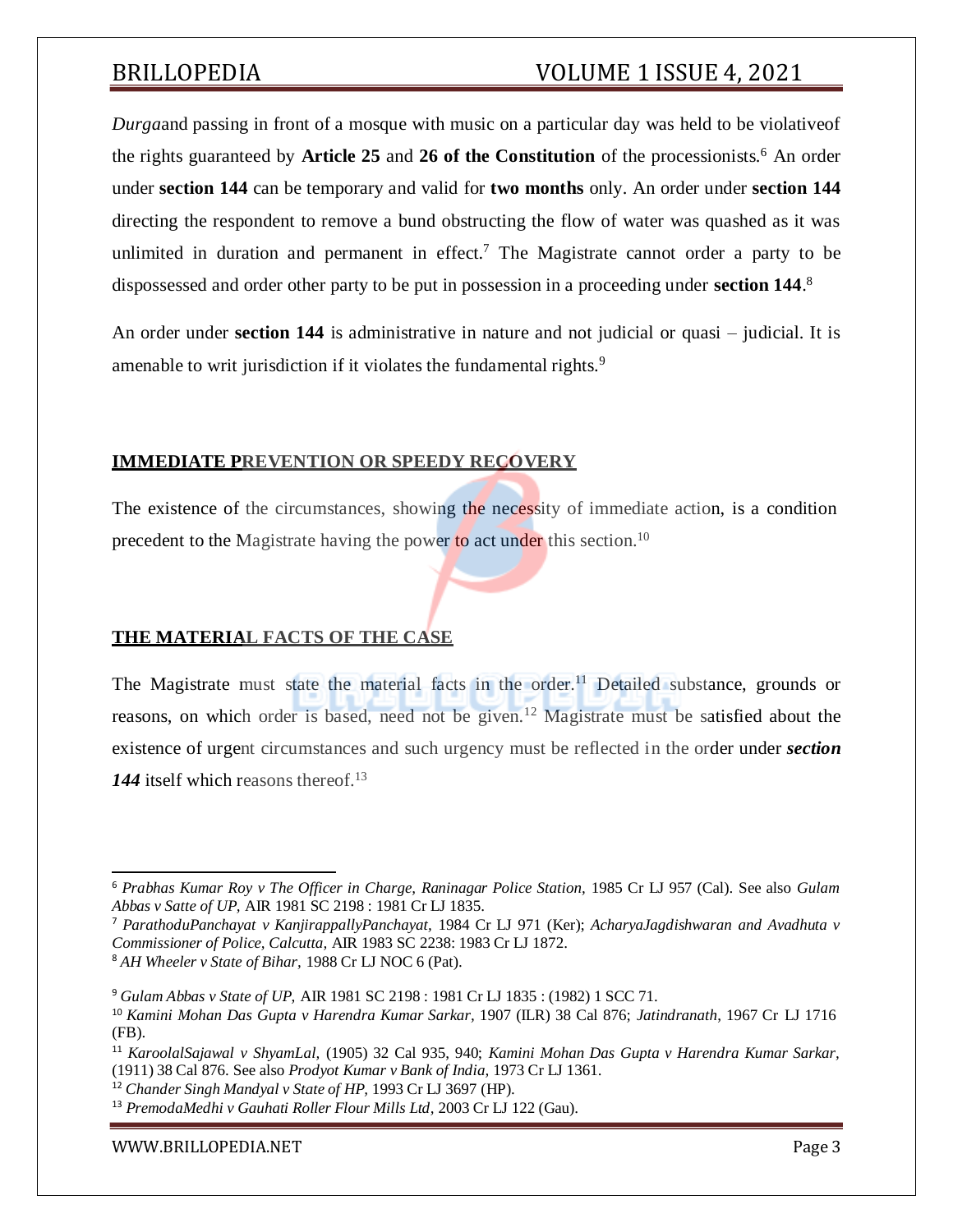### **ABSTAIN FROM A CERTAIN ACT**

The Magistrate is only entitled to make restrictive order preventing a person from doing an act. He cannot make a mandatory order directing a person to do some act.<sup>14</sup> The words **"abstain from a certain act**" do not empower a Magistrate to make a positive orderrequiring a person to do particular things;<sup>15</sup> neither can the Magistrate in the garb of a negative order ask the person to do certain thing.<sup>16</sup> The words **"certain act"** mean a definite act.<sup>17</sup> An order to abstain from interference with a temple and its property is an order to abstain from a **"certain act"**. 18

This section is not confined to acts, which, if allowed to be completed, would amount to an offence, but applies also to acts which if completed would furnish grounds for a civil action only. It applies to an infringement of a right of easement, as it causes an injury to the owner thereof.<sup>19</sup>

### **SPEECH LIKELY TO CREATE COMMUNAL ANTAGONISM**

A speech in public which is likely to create communal antagonism and hatred and also likely to result in fissiparous activities which may gain foothold and undermine communal harmony. A prohibitory order was passed by the District Administrative Authorities. It was held that interference by the Court in such matters should be an exception and not a rule. Freedom of speech and expression are subject to reasonable restrictions in social interest, preservation of public order and rule of law. Secularism is not to be confused with communal or religious concepts of a person or group of persons.<sup>20</sup>

#### **PUBLIC ORDER AND TRANQUILLITY**

<sup>20</sup> *State of Karnataka v Dr Praveen BhaiThogadia,* AIR 2004 SC 2081 : (2004) 4 SCC 684 : (2004) Cr LJ 1825.

<sup>14</sup> *KushumkumareeDebee v HemalineeDebee,* (1933) 63 Cal 11.

<sup>15</sup> *BN Sasmal,* (1930) 58 Cal 1037.

<sup>16</sup> *RamanlalBhogilal Patel v NH Sethna,* 1971 Cr LJ 435.

<sup>17</sup> *Abayeswari Debi v Sidheswari Debi,* (1888) 16 Cal 80.

<sup>18</sup> *EV RamanujaJeeyarsvami v RamanujaJeeyar,* (1881) 3 Mad 354.

<sup>19</sup> *State of Maharashtra v Dr Praveen BhaiThogadia,* AIR 2004 SC 2081 : (2004) 4 SCC 684 : (2004) Cr LJ 1825.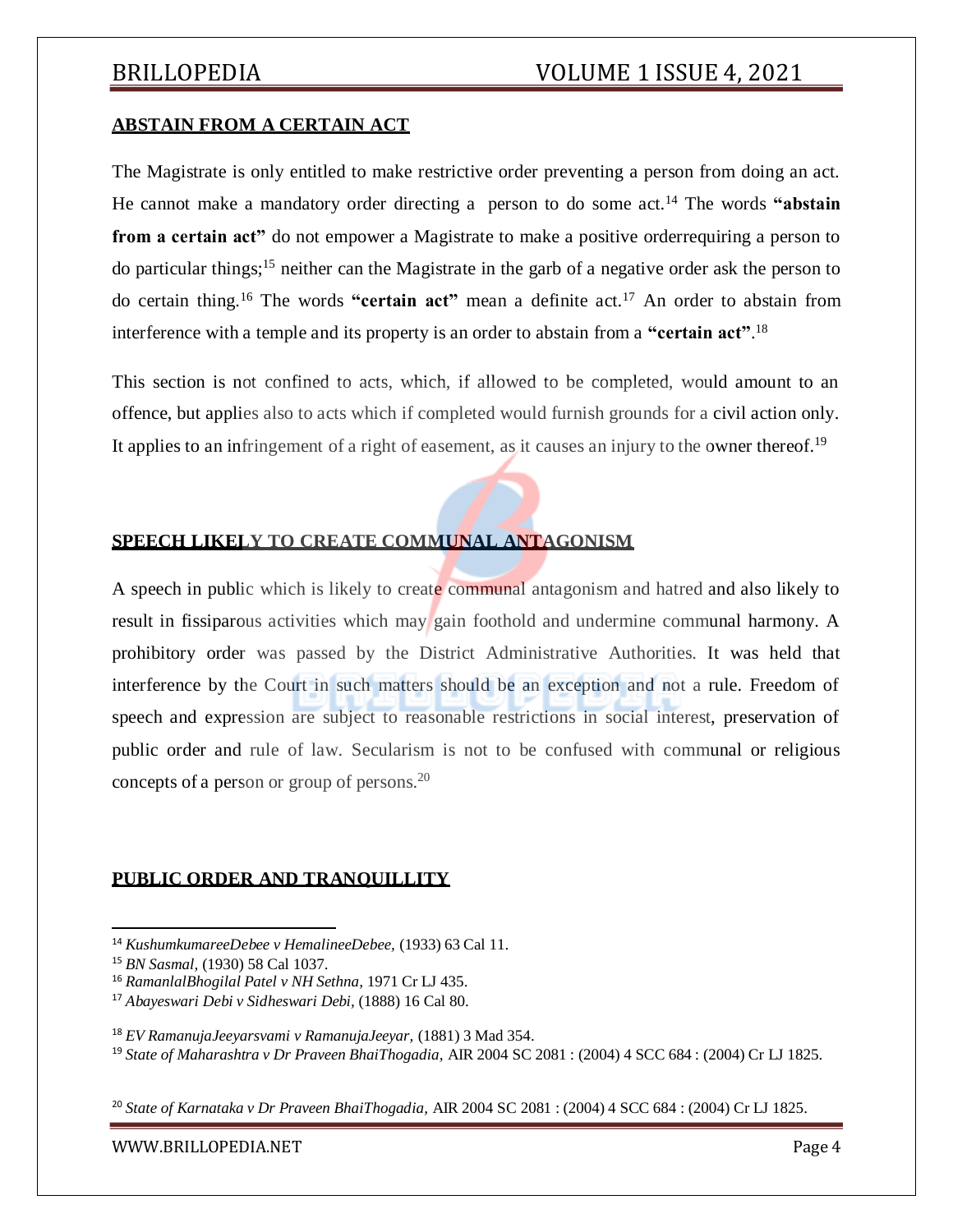In urgent cases of nuisance or apprehended danger, prohibitory orders can be imposed by the Executive Magistrate appointed as an Additional District Magistrate (ADM) under jurisdiction conferred by **Notification of 27 March 1974** and **6 July 1974.** The fact that the notification was not placed before the High Court was held to be not a ground to conclude that the ADM who passed the order had no authority. It is the burden of the party challenging jurisdiction of ADM to place materials before the Court to substantiate his claim. The scheme underlying *section 144* and the Code carry sufficient in – built safeguards to control unwarranted exercise or abuse of powers. The orders are also preventive and not punitive.<sup>21</sup>

# **CONFERMENT OF POWER ON ADDITIONAL DISTRTICT MAGISTRATES** *[Sub –*

### *section (1)]*

ADMs have to be specially empowered by notification for exercise of powers under this section. The Notification relied on by the State in this case did not show proper conferment of powers. The order of the ADM preventing the petitioner from participation in a public meeting was held to be without jurisdiction.<sup>22</sup>

# $\frac{1}{2}$   $\frac{1}{2}$   $\frac{1}{2}$   $\frac{1}{2}$   $\frac{1}{2}$   $\frac{1}{2}$   $\frac{1}{2}$   $\frac{1}{2}$   $\frac{1}{2}$   $\frac{1}{2}$

Orders can be passed only under two circumstances:

- in case of emergency; $^{23}$
- where the circumstances do not admit of personal service.<sup>24</sup>

But, ordinarily, an order under the section should not be made, without an opportunity being afforded to the person against whom it is proposed to make it, to show because why it should not be passed.<sup>25</sup>

[WWW.BRILLOPEDIA.NET](http://www.brillopedia.net/)

<sup>21</sup> *Praveen BhaiThogadia (Dr) v State of Karnataka,* 2003 Cr LJ 1769 (Kant).

<sup>22</sup> *Joyanti Kumar Mookerjee v Middleton,* (1900) ILR 27 Cal 785, 787; *Sundaram,* (1883) 6 Mad 203, 223 (FB).

<sup>23</sup> *MahamaddiMollah v Emperor,* (1898) 2 Cal WN 747.

<sup>24</sup> *Queen – Empress vTirunarasimha Chari,* (1896) ILR 19 Mad 18, 20.

<sup>25</sup> *Nand Kishore Tiwari v Collector,* 1993 Cr LJ 2883 (MP).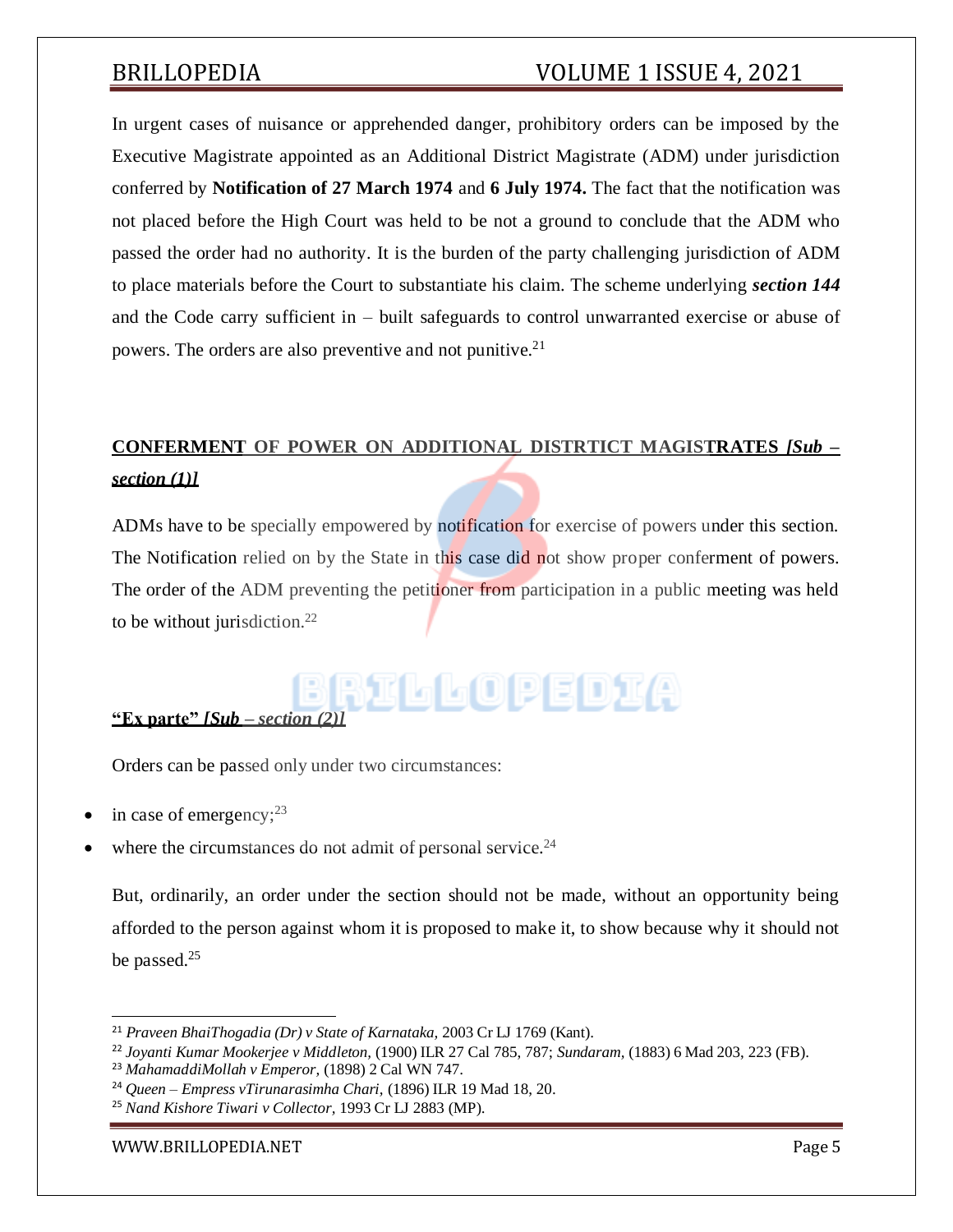Where the operation of tourist buses from a place near national highway was restrained under *section 144 of CrPC*by the District Magistrate on the ground of traffic hazard, the MP High Court quashed the order as, *firstly,* there was no urgency, *secondly,* no opportunity was given to the person affected to explain his position and *lastly,* the order was based on wrong assumption.<sup>26</sup>

### **PERSONS TO WHOM ORDER CAN BE DIRECTED** *[Sub – section (3)]*

This sub-section is an exception to the general rule that the order shall be directed to a particular person. The effect of the order being in the interest of the public order and the interests of the general public, occasions may arise when it is not possible to distinguish between those whose conduct must be controlled and those whose conduct is clear.

In a case relating to imposition of prohibitory orders on a crowd holding protest rally at *Ramlila Maidanin Delhi, it was held by the Supreme Court that clamping of prohibitory orders on* persons attending yoga camp and protesting against black money and corruption when they were asleep and resorting to *lathi charge* and shelling tear gas to disperse sleeping persons without giving notice of such prohibitory order, was arbitrary State action when there was no justification for such immediate action.<sup>27</sup> It was further held by the Court that the use of public place for purpose other than for which permission was obtained or apprehended overcrowding of the public place are not relevant grounds for invoking *section 144.* It was held that on facts, the actual occupancy in *Ramlila Maidan*by peacefully agitating members of public was less than its capacity and therefore, there was no justification to issue prohibitory order on this count. <sup>28</sup> It was also held that such prohibitory orders under *section 144* being a restriction of freedom of speech and to assemble peacefully, must be in writing and should set out grounds for imposing such order and it should remain in force for a limited period of time.<sup>29</sup>

<sup>26</sup> In Re *RamlilaMaidan Incident v Home Secretary, UOI,* (2012) 5 SCC 1 : 2012 Cr LJ 3516 (SC) : (2012) 2 SCC (cri) 241.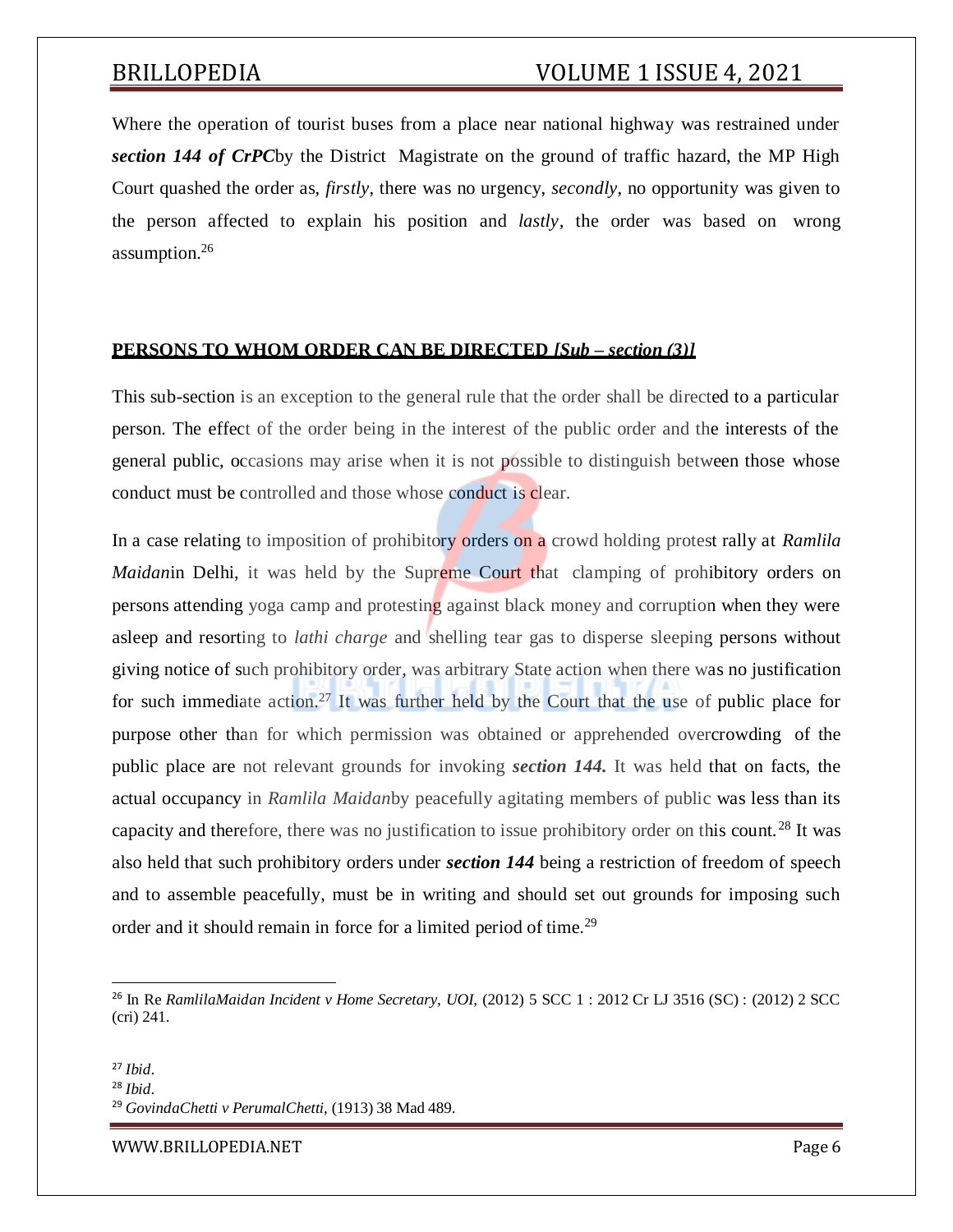#### **PERIOD OF ORDER** *[Sub – section (4)]*

Every order issued under this section is timed to expire at the end of **two months.** It is not competent to a Magistrate to revive or resuscitate his order from time to time.<sup>30</sup> The grant of what in effect is an order for perpetual injunction is entirely beyond the Magistrate's powers.<sup>31</sup>

The State Government may extend the period to **six months** from the date on which the order made by the Magistrate would expire on grounds of prevention of danger to human life, health or safety and prevention of riot or affray. The power conferred on the State Government is an executive power; but the same should not be arbitrary or excessive and the manner of imposition should be fair and just. It is possible for the Sessions Judge or the High Court to interfere in revision even with regard to an order under *section 144 of the CrPC* in exceptional cases when there is glaring defect in the procedure or manifest error on the point of law and consequently flagrant miscarriage of justice. All orders passed under the CrPC are subject to revision under *section 397 of the CrPC* and there is no exception in respect of orders passed under *section 144.* The orders under *section 144 of the CrPC* have greater finality than the order merely summoning the accused. The proceedings, therefore, cannot be considered to be wholly interlocutory.<sup>32</sup> RII G G O P E D) K

Period of **60 days** has to be counted from the date of the prohibitory order passed at the time of the initiation of the proceedings and not from the date of the final order.<sup>33</sup>

### **RESCISSION OR ALTERATION** *[Sub – sections (5) and (6)]*

<sup>31</sup> *ZilaParishad, Etawah v KC Saxsena,* 1977 Cr LJ 1747 (All).

<sup>32</sup> *MaulaBux Ansari v Ram Rup Sah,* 1983 Cr LJ 1215 (Pat).

<sup>33</sup> *Purna Chandra v Saoget Ali Mallick,* AIR 1960 Cal 715 : 1960 Cr LJ 1445.

<sup>30</sup> *GopiMohunMullik v TaramoniChowdhrani,* (1879) 5 Cal 7 (FB); *Bradley v Jameson,* (1882) ILR 8 Cal 580; *Sheodin,* (1887) 10 All 115.